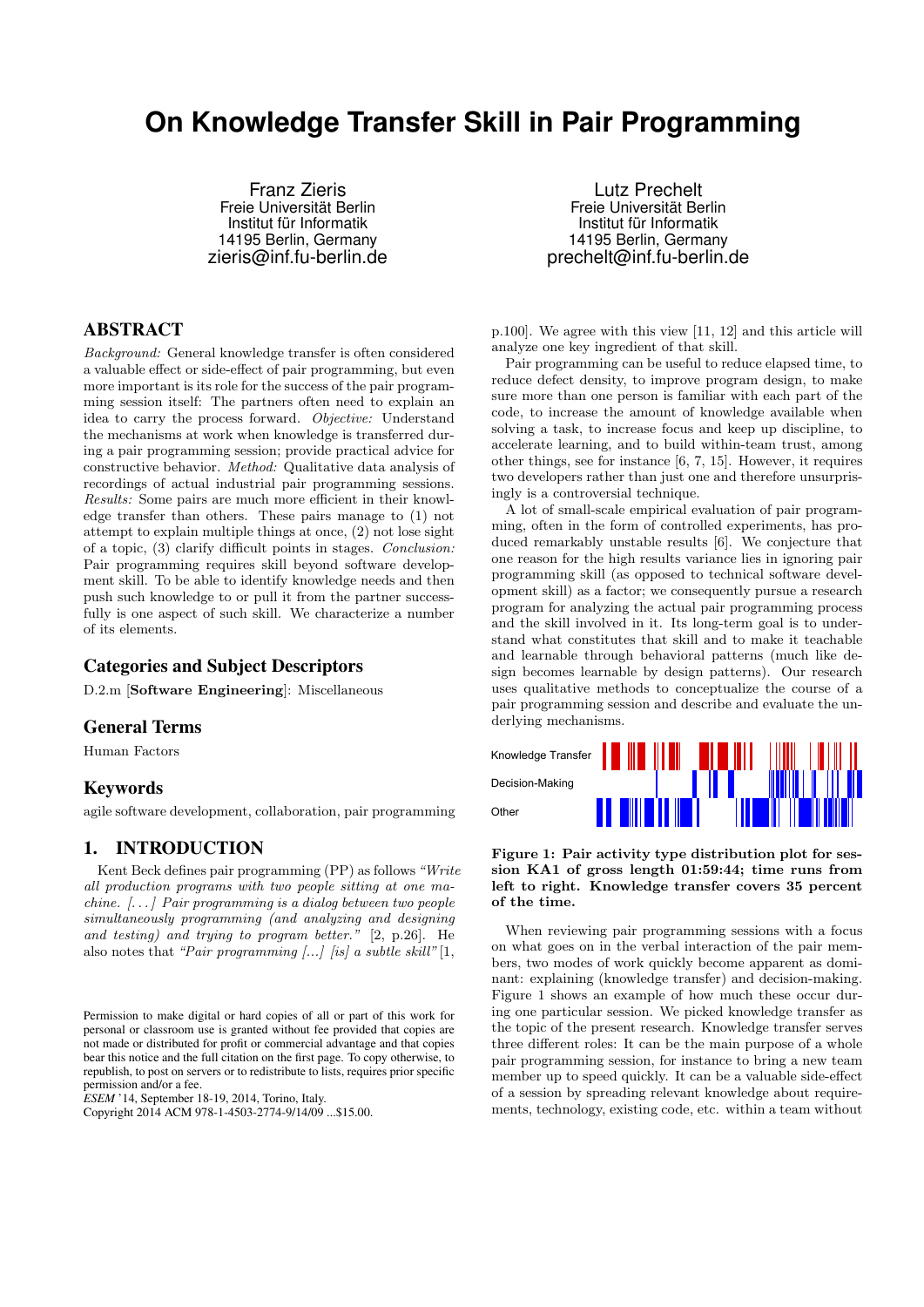separate activity. It is always an unavoidable ingredient of a pair programming session, because the partners constantly explain their thoughts and ideas to each other. We ask the following research question:

What mechanisms underlie knowledge transfer during pair programming and which of these work well or not so well?

We will now discuss some related work (Section [2\)](#page-1-0), describe our method (Section [3\)](#page-1-1), and then present the conceptualization of real-life examples of pair programming skill (Section [4\)](#page-2-0) and derive practical advice from it (Section [5\)](#page-8-0). We discuss the limitations of our work (Section [6\)](#page-8-1) before we conclude (Section [7\)](#page-9-7).

# <span id="page-1-0"></span>2. RELATED WORK

A survey by Begel and Nagappan confirms that pair programmers are aware of a strong knowledge transfer component inherent in pair programming; they rank it fourth on the list of pair programming benefits [\[3\]](#page-9-8). In contrast, the classical description of the driver and observer roles [\[16\]](#page-9-9) suggests that knowledge transfer will usually only involve the observer telling the driver about her findings (because the partners each have their own and separate role responsibility) which would hardly be useful beyond the session itself.

Sillito et al. study pairs (and single programmers) with respect to the questions they seek answers for and found 44 types from four categories [\[13\]](#page-9-10). Their aim, however, is informing the design of programmer support tools and therefore the work does not analyze verbal knowledge transfer from one pair member to the other.

Plonka [\[9\]](#page-9-11) studies industrial software developers and focuses on the use of pair programming as a means of transferring knowledge in expert-novice constellations. She describes six behaviors of experts to guide novices, such as making suggestions instead of telling what to do, or gradually adding information until the novice is able to solve the task. Her study focuses on a distinct type of pair constellation with a one-dimensional knowledge disbalance in sessions for which knowledge transfer is the main goal. Both of these limitations are lifted in our work.

More closely related to our work is that on distributed cognition of Flor and Hutchins [\[4,](#page-9-12) [5\]](#page-9-13). Like us, they are interested in the creation of common ground.<sup>[1](#page-1-2)</sup> They observe two professionals performing a somewhat realistic program change task, focus on one knowledge transfer of about 20 minutes length which they report in great detail, and report as their main results four core knowledge representations used in the transfer process: of subtasks, of program structure, of program behavior, and of required program modifications. In comparison, our work uses more data and aims at findings that pertain to processes (not representations) and that allow for deriving practical engineering advice.

Knowledge and knowledge transfer are universally relevant topics; therefore the amount of loosely related work is almost limitless – one could go back as far as Platon's Allegory of the Cave [\[8\]](#page-9-14). In particular, various results from cognitive psychology, social psychology, and linguistics are somewhat relevant, e.g. from problem-solving research, conflict resolution research, or research on verbal interaction. The areas are too broad to cover them here.

# <span id="page-1-1"></span>3. METHOD

Our analysis is based solely on recordings of pair programming sessions of professional software developers working on real tasks in their original office environment. A few sessions reflect distributed pair programming rather than local pair programming.

### 3.1 Data and data collection method

All pairs have volunteered to be recorded for research purposes in exchange for a reflection session we did with them the day after the recording after a quick analysis. Most of their companies used pairing only for difficult tasks. Most of the tasks involved extensions or modifications of a large existing code base. The sessions reflect normal daily practice. All pair members are experienced software engineers, speak German and work for German companies.

We recorded their screen with Camtasia Studio along with a webcam view from atop the monitor and audio. The small webcam video is laid over the desktop video in the bottom right corner.

In this manner, we have collected 43 sessions of 28 different pairs involving 42 persons from 9 different companies; the sessions have a typical length of one to three hours. From these, we selected for the analysis presented here 4 sessions of 4 pairs from 4 companies that appeared to reflect a particularly broad variety of knowledge transfer behaviors and levels of code knowledge (high-high, high-low, low-low pairs); see the discussion in Section [6.2.](#page-8-2) Session length ranges from 1:10 hours to 2:26 hours. The members of all but one of these pairs knew each other well. Two of the pairs had not paired before (which increases the breadth of behaviors observed). One pair performed distributed pair programming (DPP), all others local pair programming.

A session recording name such as CA2 means company C, development project A, second recording within this project. The four sessions we will use are:

Session CA2 (involves persons C2 and C5, length 1:23 hours): Two experienced (though not senior) developers from the geo-information system domain continue working on a task started by C5. The work consists of a prolonged design-discussion and a medium-sized refactoring in the first half of the session and of implementation and testing of a new feature in the second half.

Session DA2 (persons D3 and D4, 2:26 hours): One novice developer (D3) and one junior developer (D4) work on a large CRM system and try to implement a new toolbar. After two long discussions with two additional developers, they begin a refactoring task which lasts the whole session. Throughout the session, D4 provides D3 with information on programming styles, technologies, and so on, whereas D3 is more knowledgeable about the code base and the organizational background.

Session JA1 (persons J1 and J2, 1:10 hours): The session between a junior developer (J2) and an experienced external consultant (J1) was intended to perform a large refactoring, but turned into mostly an explanation of the legacy source code. During the session, the pair refactors small portions of the code and eventually decides to rewrite the whole module (which then they do in session JA2 to JA9). J2 has strong

<span id="page-1-2"></span><sup>&</sup>lt;sup>1</sup>The definition of 'common ground' in that work includes only aspects that we consider 'knowledge'.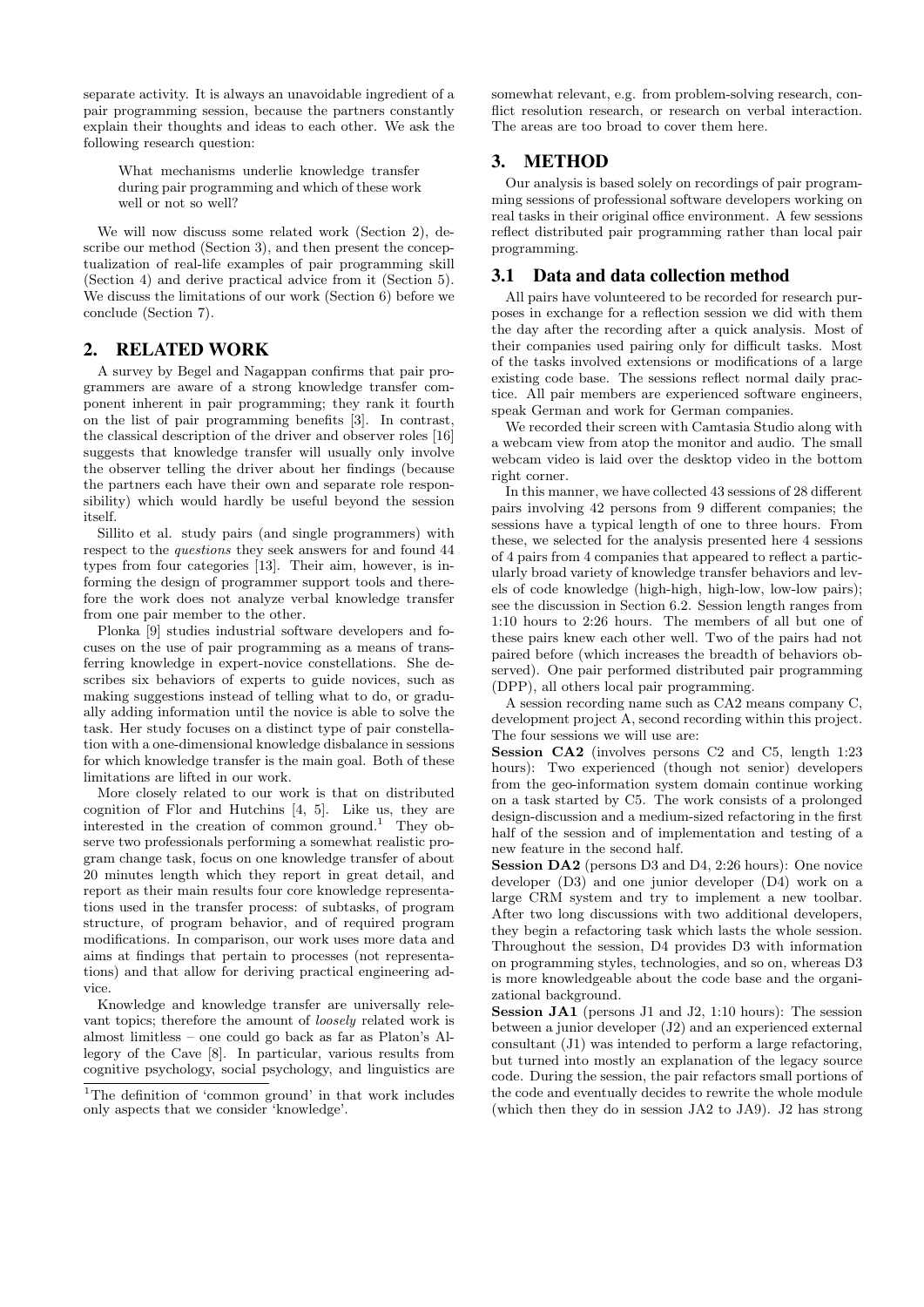domain knowledge and intermediate programming skills; J1 has hardly any domain knowledge and very good programming skills. This distribution leads to frequent knowledge transfers in both directions.

Session KA1 (persons K1 and K2, 2:00 hours): Two junior developers from different teams start working on a new API for aggregating several data sources (K2's team's task) which eventually should be used by a mobile app (K1's team's project). The first half of the session is consumed by bringing their local Tomcat server and the existing applications into a runnable state; the second half contains requirements collection for the API and implementing the first executable version. The session involves reading a lot of somewhat-known source code and existing API specifications, and generates a lot of fresh common ground between the two.

In all four sessions, the used programming language was Java. In this article, we will present verbatim quotes from CA2, JA1, and KA1.

# 3.2 Data analysis method

Our data analysis uses Grounded Theory Methodology (GTM, [\[14\]](#page-9-15)) and aims at a limited (and so far isolated) Grounded Theory (GT) of knowledge transfer in pair programming such that its main concepts directly inform useful behavioral patterns. We use open coding [\[14,](#page-9-15) Section II.5] (see also [\[10\]](#page-9-16)), axial coding [\[14,](#page-9-15) II.7], but not yet selective coding [\[14,](#page-9-15) II.8]. We will present only the resulting conceptualization, not details from within the analysis process. The early phases of the analysis were accelerated by using (but always in fully grounded fashion) the pair programming base concepts identified in a previous stream of work [\[11\]](#page-9-2), but the resulting concepts presented here are all new.

Our theoretical sensitivity [\[14,](#page-9-15) I.3] is oriented as described by the research question and primed by the pair programming base concepts. We apply theoretical sampling ([\[14,](#page-9-15) II.11]) once at the beginning of the research (based on our knowledge of the recorded sessions), but not iteratively. Therefore, our work does not provide complete theoretical saturation [\[14,](#page-9-15) II.11].

Note that the notion of skill in our articles title refers to actually exhibited skill, i.e., performance, not the underlying competence.

# 3.3 Notation

When we introduce the resulting concepts, we typeset their names in small caps and discriminate three levels of elaboratedness as follows. "V" (SOME CONCEPT<sup>V</sup>) ("vague") represents informal concepts that appeal to intuition and for which there is hardly more description than their name. "S" (Some Concept<sup>S</sup> ) marks semi-complete concepts for which a concrete definition is available but where we expect that definition to be incomplete and/or unstable (from the point of view of more detailed further research on the topic). "C" (SOME CONCEPT<sup>C</sup>) marks completely elaborated concepts that we consider stable. Where we subsequently use such a term, we set it in normal font (Some Concept) to avoid cluttering the text and also sometimes take the liberty to inflect it.

In the verbatim quotes, we indicate program identifiers, pauses, comments, and replacements as follows: "Huh? RemoveTargets? (...). No idea.  $\langle *sighs* \rangle$  We could ask  $\langle$ \*\*chief architect\*\*>.". For pauses, each dot indicates about one second of silence, so the above was a three-second pause.

# <span id="page-2-0"></span>4. RESULTS

# 4.1 What is knowledge?

As mentioned above, two modes of dialog appear dominant in pair programming: explaining (knowledge transfer) and decision-making. For this work, we ignore decisionmaking, but want to understand knowledge transfer precisely. Hence, we need a definition of "knowledge".

Fortunately, we need not determine this from scratch: The pair programming base concepts [\[11\]](#page-9-2) describe the basic activities that together form the pair programming process. They can serve as a foundation for deriving our definition; most of them conceptualize utterances. There are 60 such concepts, grouped into 12 concept classes. Any class consists of several concepts that each describe a different type of utterance such as *propose\_step* (proposing what to do next),  $agree\_step$  (saying yes to such a proposal), *challenge\_step* (saying no by making a counter-proposal), and so on.

Of the 12 concept classes, 5 pertain to different types of knowledge: finding and hypothesis relate to fresh knowledge ("insight") that is deemed reliable or uncertain, respectively; standard of knowledge and gap in knowledge relate to metalevel discussion about what knowledge is available or not available, and finally knowledge itself relates to pre-existing knowledge brought in from before the session. These concepts together provide a suitable definition of "knowledge" and were a valuable starting point for our analysis.

# 4.2 Some terminology for knowledge transfer

To think about knowledge transfer in pair programming, we introduced three additional knowledge concepts: First, the need for knowledge. The need is difficult to observe directly and will hence not even be given a formal concept name. Second, what the knowledge transfer is concerned with. We will call this the TOPIC<sup>C</sup>. Finally, the information that is able to fulfill the need. We will call this the Tar-GET CONTENT<sup>C</sup>. The Topic needs to be recognized at least vaguely before the knowledge transfer can start. A Target Content can be an insight (and would then be talked about with *finding* utterances), an uncertain assumption (*hypothe*sis utterances), or a piece of existing knowledge (knowledge utterances).

# 4.3 Modes of knowledge transfer

Any single knowledge transfer episode is almost always driven forward by only one pair member. This pair member has an idea of the Topic (appropriate or not) and pursues its clarification. We call this person the PROPELLOR<sup>S</sup>. The Propellor can be the person in need of the Target Content, the CUSTOMER<sup>C</sup>; we say such episodes run in PULL<sup>C</sup> MODE<sup>C</sup>. Or the Propellor is the person possessing the Target Content, the SUPPLIER<sup>C</sup>; we say such episodes run in PUSH<sup>C</sup> Mode.

Occasionally, nobody is in possession of the Target Content and the pair works to create it; we say such episodes run in  $\ensuremath{\mathsf{PRODUCE}}\xspace^{\mathsf{S}}$  Mode. There are two sub-Modes: Sometimes the pair collaborates closely and discusses the state of their knowledge, new hypotheses, observations, procedural suggestions, etc., intensely and continuously (Co-PRODUCTION<sup>S</sup>). In other cases, e.g. if only one member fully understands the Topic, only this member performs the investigation, normally doing think-aloud to keep the partner informed, and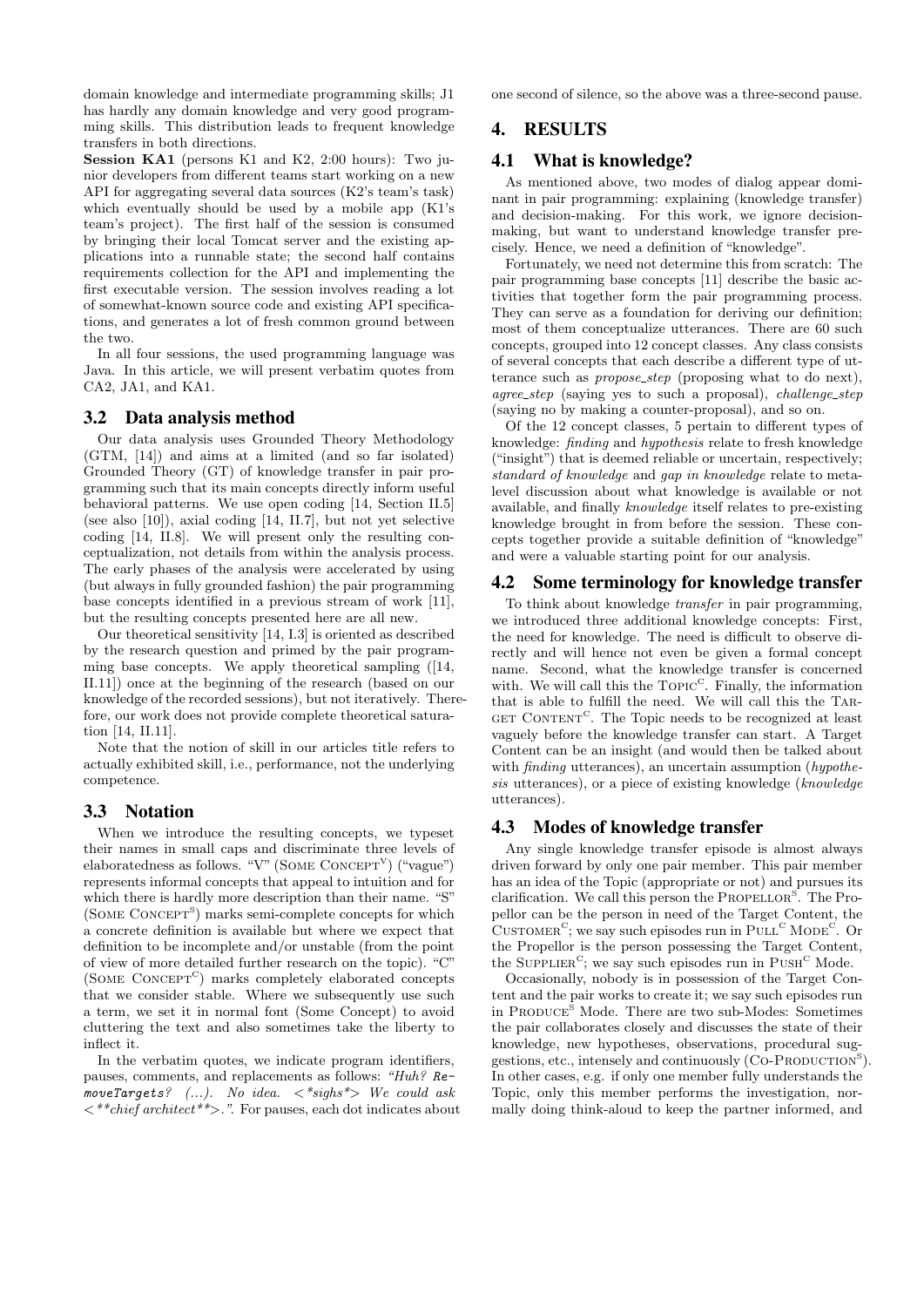the partner mostly signals understanding or lack thereof and only sometimes contributes a minor insight or thought (PIONEERING PRODUCTION<sup>S</sup>). The latter sub-mode appears to be more frequent: The active member has an idea that is ahead of the partner, but lacks the knowledge for checking or elaborating it; rather than explaining this state of affairs, which would be difficult, she performs the evaluation alone so that the subsequent explanation becomes a lot easier.

#### 4.4 The Episode structure

A KNOWLEDGE TRANSFER EPISODE<sup>C</sup> (or EPISODE<sup>C</sup> for short) is defined by a single Topic pursued in a constant Mode. If a second Topic appears and is followed, we consider this a separate Episode. If the Mode changes, we consider this a separate Episode as well. The latter is common when a Pull attempt fails and the Customer initiates Produce Mode, e.g. by starting to read source code after the partner was not able to answer certain questions.

This narrow definition of Episode is useful for understanding better the concepts we will present here and we will use it frequently. We will also sometimes talk about a larger piece of a session we will call SCENE<sup>V</sup>. A Scene includes multiple Episodes or other phenomena of interest.

Episodes need not be contiguous, which is why more than one Episode may be incomplete at a certain time: An auxiliary or subordinated Episode may be sandwiched and, rarely, each pair member may pursue her own different Topic concurrently.

An Episode does not end just because of an utterance (or other event) that does not belong to it. An Episode ends only as soon as the Propellor no longer pursues its Topic: Obtaining or transferring the Target Content is no longer a goal – the researcher will usually have to analyze subsequent conversation to decide this. So far, we observed four possible reasons for no longer pursuing a Topic: The Propellor considers the Target Content to be transferred, the Propellor recognizes the transfer to be unnecessary, the Propellor gives up the attempt, or the Propellor loses sight of the goal.

#### 4.5 Attributes of knowledge transfer utterances

To make sense of Knowledge Transfer Episodes, we first introduced a number of attributes with which to characterize individual utterances, mostly of the Propellor. Only one of them will be used in our subsequent analysis but we present several here to give the reader a more colorful idea of knowledge transfer phenomena and some additional insight into our research process.

INFORMATION TYPE<sup>S</sup> has about a dozen different values such as design decision, characteristic of program artifact, technology fact, relationship to other tasks, and so on. The Information Type of an individual utterance is often closely related to the Topic of the overall Episode. If it is constant throughout several utterances, it typically characterizes the Topic. If it changes, this may reflect an attempt to explain or ask better (because the previous approach did not appear to work well), or it can be a sign of confusion or of an attempt to clarify several things at once.

SCOPE CHANGE<sup>S</sup> describes whether the part of the world being discussed has been kept the same relative to the previous utterance or has been made smaller or larger. This concept led to the discovery of the Explanation Trigger Types; see below.

MEDIUM<sup>S</sup> of a transfer can be pure verbalization, verbalization plus demonstration (such as a test run or a code walkthrough), or "by typing" ("What I mean is this."). The medium may change several times during an Episode.

ASSESSMENT<sup>S</sup>s relate to a previous utterance and evaluate an explicit proposition or implicit assumption contained in it or implied by it, typically as part of a "question". Many such "questions" are not, in fact, questions – another observation that paved the way for the discovery of the Explanation Trigger Types.

IS TERMINATION ATTEMPT<sup>S</sup> is one of a set of boolean attributes and characterizes whether the utterance aims at terminating the Episode. So far, we only observed the Propellor doing so because she felt the Episode was successful. However, other combinations (e.g. non-Propeller/giving up) are plausible as well.

Is Hasted Reply<sup>S</sup> means an explanation starts before the respective question was complete or the next question starts before the previous explanation was complete. It can speed up the process in case of needlessly detailed questions or explanations, but can also get the pair into trouble because the understanding of the hasty speaker may in fact be wrong.

REDUNDANTIZES<sup>S</sup> means an utterance mostly or fully repeats information that was transferred before, but in a different formulation or with an additional question-and-answer pair in between. This attribute applies to questions as well as explanations. The former pointed to one particular Explanation Trigger Type: State Known Fact.

Is UNCERTAIN<sup>S</sup> means the wording or intonation make it clear that the speaker is not fully sure of the correctness of her statements. This applies to explanations as well as to feedback on explanations (e.g. a hesitant "Okaaaaay").

The final attribute we call EXPLANATION TRIGGER TYPE<sup>C</sup>. It was the most productive of them all for our research and will be at the heart of the next subsection.

#### <span id="page-3-0"></span>4.6 The Clarification Cascade

The following situation is common in pair programming knowledge Pull situations: A pair member recognizes a knowledge need (Topic) in herself that is too complicated to be fulfilled by only a single question. This TOPIC COMPLEXITY may either be recognized from the start or from an answer to a first, naive question where the answer is incomprehensible or reflects a misunderstanding.

What typically happens then is that the Customer devises a series of utterances-aiming-at-eliciting-explanations (EXPLANATION TRIGGERS<sup>C</sup>) that serve to (1) check one-byone the assumptions or hypotheses she has come up with so far and (2) guide the Supplier through a series of steps that serve to make the Supplier (a) understand the Topic and (b) generate answers in digestible bites. This series of utterances is an Episode. We call this type of Episode CLARIFICATION CASCADE<sup>C</sup>.

#### *4.6.1 Explanation Trigger Types*

A Clarification Cascade is characterized by a typical sequence of utterance types; not each type occurs in every Clarification Cascade and the same type may occur multiple times in a row. What gives the Clarification Cascade its name is not the clarification of Target Content, it is the successive narrowing-down of a Topic. The need for further narrowing down may be on the Customer's side as well as the Supplier's side. These EXPLANATION TRIGGER TYPES<sup>C</sup>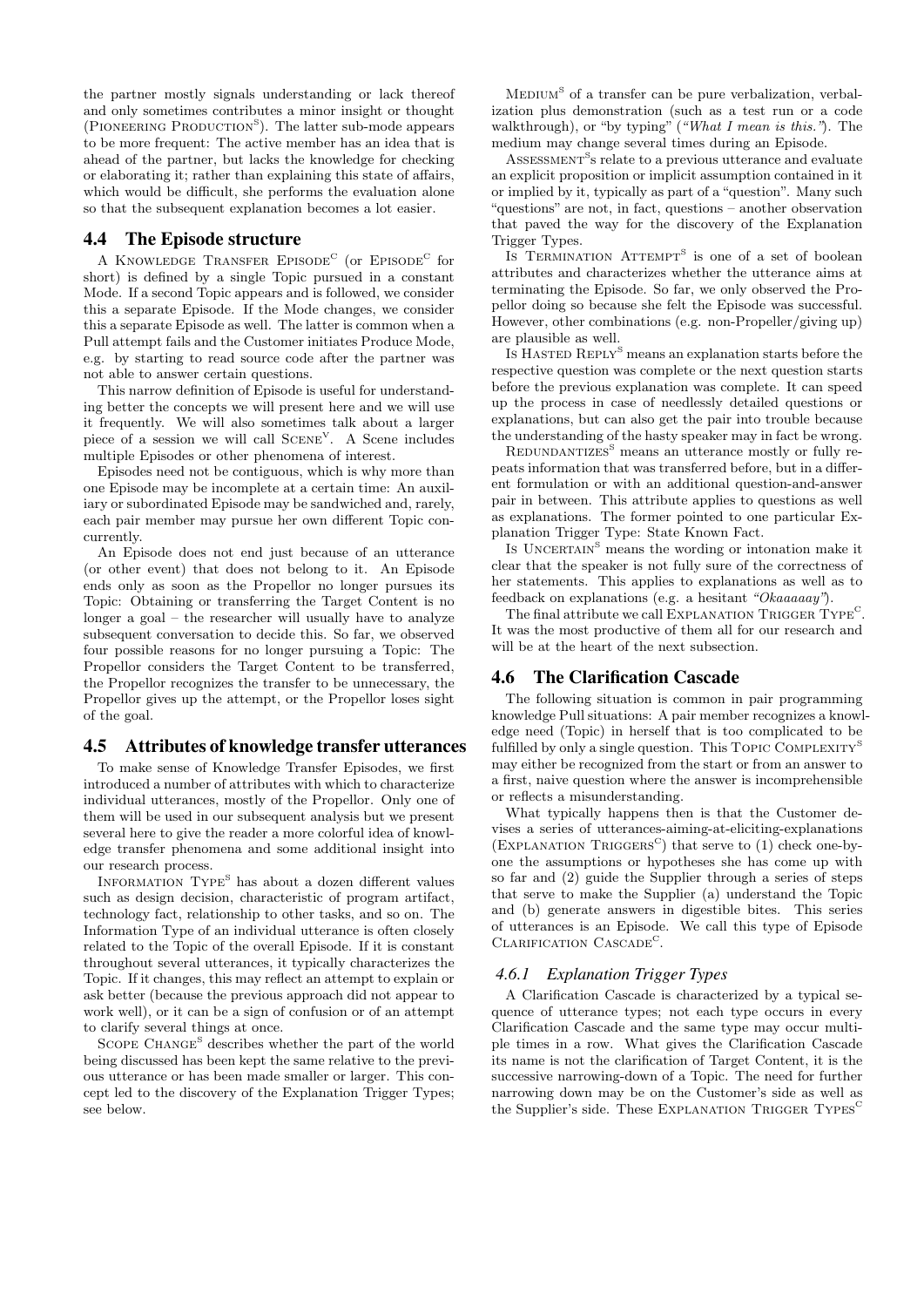(or  $TYPES<sup>C</sup>$  for short) are the following:

• FINDING<sup>S</sup>: Form: Proto-questions, often in the form of thinking aloud, reading identifiers aloud, paraphrasing a snippet of code, or signaling and somewhat locating confusion.

Example 1: J1: "So we go in there with the currentTime", which paraphrases a method signature and triggered J2 to elaborate on the parameter's meaning.

Example 2: J1: "And that means what?", which locates confusion at "that".

Role: Locating a general area of interest when the speaker does not yet understand her own knowledge need well enough to formulate the Topic.

 $\bullet$  DIRECT QUESTION<sup>C</sup>: Form: Asking a question formulated as such, usually as an open question, only sometimes as a yes/no question.

Example 1: K1: "What is that for, I mean, what does it give me?", where "it" is a member variable called type.

Example 2: D4: "But can you attach, er, a context menu to it? You know, an SWT context menu or so?"

Direct Questions are the prototypical entry point into a Clarification Cascade, but all Types can fill that role. In contrast to utterances of Type Finding (but like all other Types), isolated and multiple subsequent Direct Questions are both common.

• STATING KNOWN FACTS<sup>C</sup>: Form: The speaker repeats something that was already stated earlier in the session in the same or similar form.

Context is required to give an example, so please see the long example of a complete Clarification Cascade below.

Role: This is a means for narrowing down the area of the partner's attention. It signals a Topic area of interest (that should be explained) and a subarea that is already understood (and thus needs no further explanation).

• Simple Step<sup>C</sup> : Form and role: Like Stating Known Facts, Simple Steps refer to and use reliable common ground. The form is typically that of an assertion. The speaker of a Simple Step has a clear idea what she wants to know and the utterance is intended to lead the thinking of the partner towards a particular spot. To do this, it makes a statement that entices the partner to make a particular mental step – in the direction favored by the speaker.

We use paraphrased examples here because verbatim ones would require too much context.

Example 1: J1: "A connection between these has to be created somewhere." This speaker aims to find out why "these" are connected or how or what program part is responsible for it. The first part of the utterance is Stating a Known Fact. It is the last word "somewhere" that turns the utterance into a Simple Step.

Example 2: J1: "In this block, the variable is always not null." The word "always" is making the Step here. The speaker wants to investigate why there are statements for handling the case in which the variable is null.

Simple Steps may use irony.

• PROPOSITION<sup>S</sup>: Form: The speaker states a proposition with the expectation that the partner will either accept or refuse it; a usually implicit and sometimes explicit yes/no question.

Example 1: J1: "That means you could get it in each case simply by calling  $getLastFile$  again?" This aims at validating an assumption about the semantics of the getLastFile method by posing a different manner of using it.

Example 2: J1: "That which overwrites it (.) that is really, well, if you take any two files and compare them, then they are somehow always different." The part up to the "well" is a failed first formulation attempt.

Role: Reducing the partner's possibilities for giving irrelevant information to zero.

#### *4.6.2 The escalation of difficulty*

Propositions are the Propellor's ultimate tool for obtaining relevant information (as opposed to just some information), but are difficult to devise; this is why they constitute the last level of the Clarification Cascade. The previous levels are easier: Finding requires only a vague association of the type "Hmm, this might be relevant somehow". Direct Question requires a first attempt at formulating this "this" and make palpable the speaker's interest in it. Stating Known Facts in addition requires to locate the area of this interest more narrowly. Simple Step is much more difficult because it requires at least a rough understanding of the difference between the speaker's and the partner's current line of thinking. Proposition is still more difficult in that it requires forming a specific hypothesis – a construction task.

#### *4.6.3 The different effects of the Types*

Each of the Types may trigger the partner to provide all of the explanation sought (the PERFECT ANSWER<sup>S</sup>) but will usually result in much less (the ACTUAL ANSWER<sup>S</sup>, which may also be the EXPECTED ANSWER<sup>S</sup>), so that the cascade needs to continue. In this respect, Stating Known Facts and Simple Step are fascinating because the Expected Answer is always "yes" and has no information value. These two Explanation Trigger Types are clever intellectual tools, yet good pair programmers appear to use them intuitively.

#### *4.6.4 An example Clarification Cascade*

Few cascades ever comprise all of the Types at once. Here is a Scene containing a complete Clarification Cascade from session JA1 (time range 0:04:10–0:06:15) that has all Types except Finding:

J2: "For now I could tell you what this plugin does overall." J1: "Yep."

J2 now starts a longer Push Episode that ends with "It starts" checking how the file its size still changes. That is, it looks until the file does not get bigger anymore, then it is apparently ready. And then it is fetched and handed over to processing."

At his point, J1 has a question which J2 misunderstands and this starts a Clarification Cascade: J1: "In what time window are you looking?" (Direct Question)

J2: "I start looking two minutes after the full hour, because then it's guaranteed that news files exist if any exist." J1: "OK."

J2: "And monitor this file as long as needed until it's ready. That can take up to seven minutes, depending on the source." J1: "Hm ya but mh the time window for the change?" (another Direct Question)

J2: "Yes, right, that is, er, time window for the change is variable, depends on how the news go. I can't know that. It is so they always start a new file. When the news are over again a file is created. This means, I never actually have more than the news."

J1: "Yes, no, I mean 'cause you said you look for so long, er, until the size stops changing, right?" (Stating Known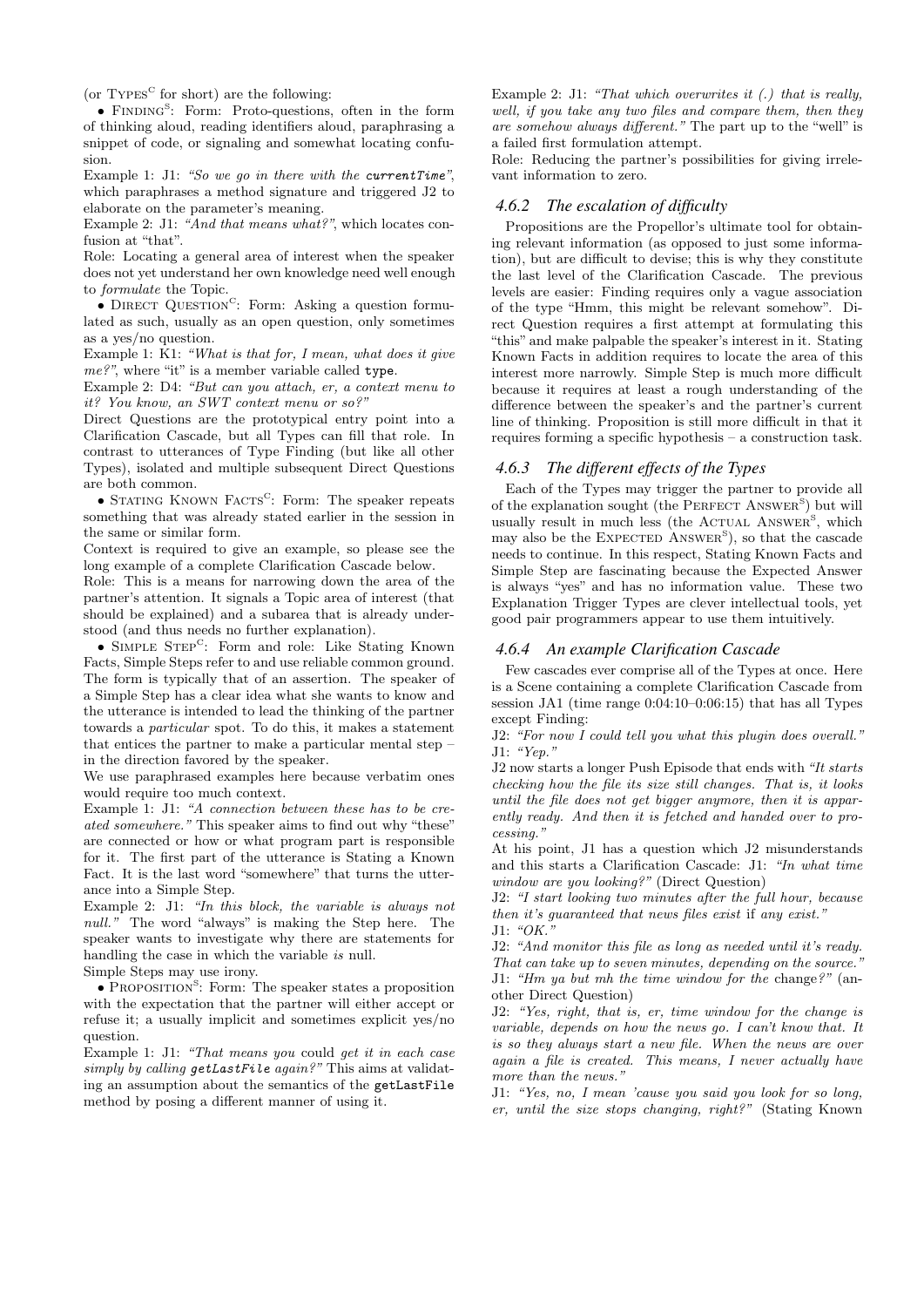Facts) "Then you need to plan for a time window in which a change could happen." (Simple Step)

J2: "Yeah, well, until up to five before the hour. I really take my time."

J1: " $\lt$  \*laughs\*> No I really mean the size now, the size of the time window, I mean (.) you wait for 10 seconds, then after 10 seconds you decide: In those 10 seconds nothing has changed, so the file appears to be ready." (Proposition)

J2: "Ahhh, that's what you mean. No, 30 seconds."

J1: "30 seconds, that's what I wanted."

J2: "That's 30 seconds long the time window. Now I got you."

One can almost hear the relief that the difficult Clarification Episode was successful eventually. Note that in terms of our conceptualization, the main work result of the clarification process is not providing J1 with the value "30 seconds", it is providing J2 with J1's intended meaning of the word "time window".

#### *4.6.5 Interpretation and context conditions*

The clarification cascade is effectively an iterative question design technique (conscious or unconscious) for complicated situations. Its result is a kind of modularization-plus-unittesting structure for the Pull-Propellor's knowledge acquisition process with the effect that the partner can catch mistakes or false assumptions in the speaker's reasoning, e.g. by rejecting a Simple Step.

Frequent occurrence of long cascades suggests that the pair's thinking may still lack common ground, because if it had enough, the partner should usually be able to understand a knowledge need more quickly. Frequent long cascades may thus indicate there is an improvement potential for the pair.

Long cascades may also happen frequently (and are not problematic then) if an experienced Customer lacks background knowledge (on the software product and/or its domain) but suspects a problem in the code: Such a suspicion often involves a number of assumptions that the asker wants to check one-by-one to avoid asking a question that is not understandable. Sometimes, the Customer is in fact a pseudo-Customer and works through a Clarification Cascade although she is fully sure there is a problem in the source code and what it is; in this case cascadic querying serves to save the partner's face.

We conjecture that being aware of the nature of Clarification Cascades and the individual Explanation Trigger Types will automatically improve engineers' knowledge transfer skills somewhat. Shortly reflecting (in mid-flight) on Clarification Cascades that were longer than ought to have been necessary (such as the example above) is also likely to help. We will formulate an explicit procedure for employing Clarification Cascade behavior in Section [5;](#page-8-0) likewise for behaviors arising from the remaining results subsections.

#### *4.6.6 Clarification in Push Episodes?*

Push Episodes exhibit a related phenomenon that also appears to result in a sort of modularization and involves alternating between Stating Known Facts and Stating New FACTS<sup>S</sup>. However, we have not yet analyzed it sufficiently to fully present it here.

#### <span id="page-5-0"></span>4.7 How to handle multiple Topics

For knowledge transfer to be successful, it appears to be

necessary that the Propellor has a fairly clear understanding of the Topic, and, even if multiple things are to be clarified, only chooses one Topic at a time. If, in contrast, a Propellor tries to Push or Pull multiple things at once, confusion will usually result.

We provide one positive and one problematic example. In the positive case, a developer recognizes the difficulty of his Push plan (multiple Sub-Topics) and actively thinks about a helpful sequence.

#### *4.7.1 Positive Example*

From session JA1 (time range 0:57:30–0:59:40): During a code walkthrough by author J2, the following facts and circumstances are unclear for J1, and J2 needs to explain them: (1) The software loads files from multiple remote systems and then processes them. (2) Not each remote system will have the requested data each time it is queried. In that case, it asks a superordinate fallback system which will always provide a single set of ersatz data files which are then tagged as such and returned. (3) Therefore, the queries to several systems may return the same result in fact coming from the fallback. (4) Downloading these data is slow. (5) Therefore, files coming from the fallback system are cached to avoid downloading them multiple times. (6) Other files are deleted immediately, not cached. (7) When a file is deleted, a pointer to the file needs to be deleted in the program.

J1 already understands point (1), but needs to understand all seven, so J2 has to explain the whole situation. This explanation proceeds as follows (respective fact numbers as <\*comment\*>):

J1: "Now we have return response here and return response there. That's..."

J2: "Yes, that is, problem is, that down there is, because this local file needs to be reset  $\langle\frac{*}{2}\rangle$  /\*>" (he points "down there" to this.localFile =  $null$ ;) "(..) that is (...) 'cause the thing is this: for  $\langle$ \*\*machine1\*\*> and  $\langle$ \*\*machine2\*\*> it is so that we want the local file deleted after processing  $\langle \cdot | \cdot | \cdot \rangle$ . Yes you see that here too when you look at the arguments of  $processFile$ . The second one is a boolean  $$  $ain't$  pretty but works - deleteSourceFile"

J1: "Unghhhh m-hm" (a long guttural sound plus an affirmation)

J2: "And now I just see... $(.)$  No, that's correct so, 'cause we have  $\langle *sigh* \rangle$  where should I start explaining this  $(...)$ er (.) yes. It's more complicated than you'd think." J1: "Doubtless."

J2: "Because if  $\langle$ \*\*machine2\*\*> or  $\langle$ \*\*machine1\*\*> don't have their own data, if they failed somehow, then they use these  $\langle$ \*\*fallback machine<sup>\*\*</sup>> files.  $\langle$ \* $(2)$ \*> Yes, those, and depending if it's their own ones. . . if that construct back here is true, then it is their own files.'

J1: "Yesyes, I see."

J2: "Then it should delete them  $\langle *|6\rangle^*$ . If it's  $\langle *|4|1\rangle^*$ back machine\*\*> files, it should of course not delete them  $\langle\langle 5\rangle^* \rangle$ , because there may be others who need them too  $\langle \langle x^*(3) \rangle \rangle$  (...) Yes that, but that could all be done a bit different later.'

J1: "A different kettle of fish! That is  $\langle *interrupted * \rangle$ "

J2: "Yes that is a different issue, 'cause I did that only because the downloads took so long of those stupid files  $\langle\frac{*}{4}\rangle$ . So I thought it need not take even longer so I'd use the same one for them all  $\langle \cdot |^{*}(5) \rangle$ . Of course if it runs on a local file system that's a whole lot faster and then it doesn't hurt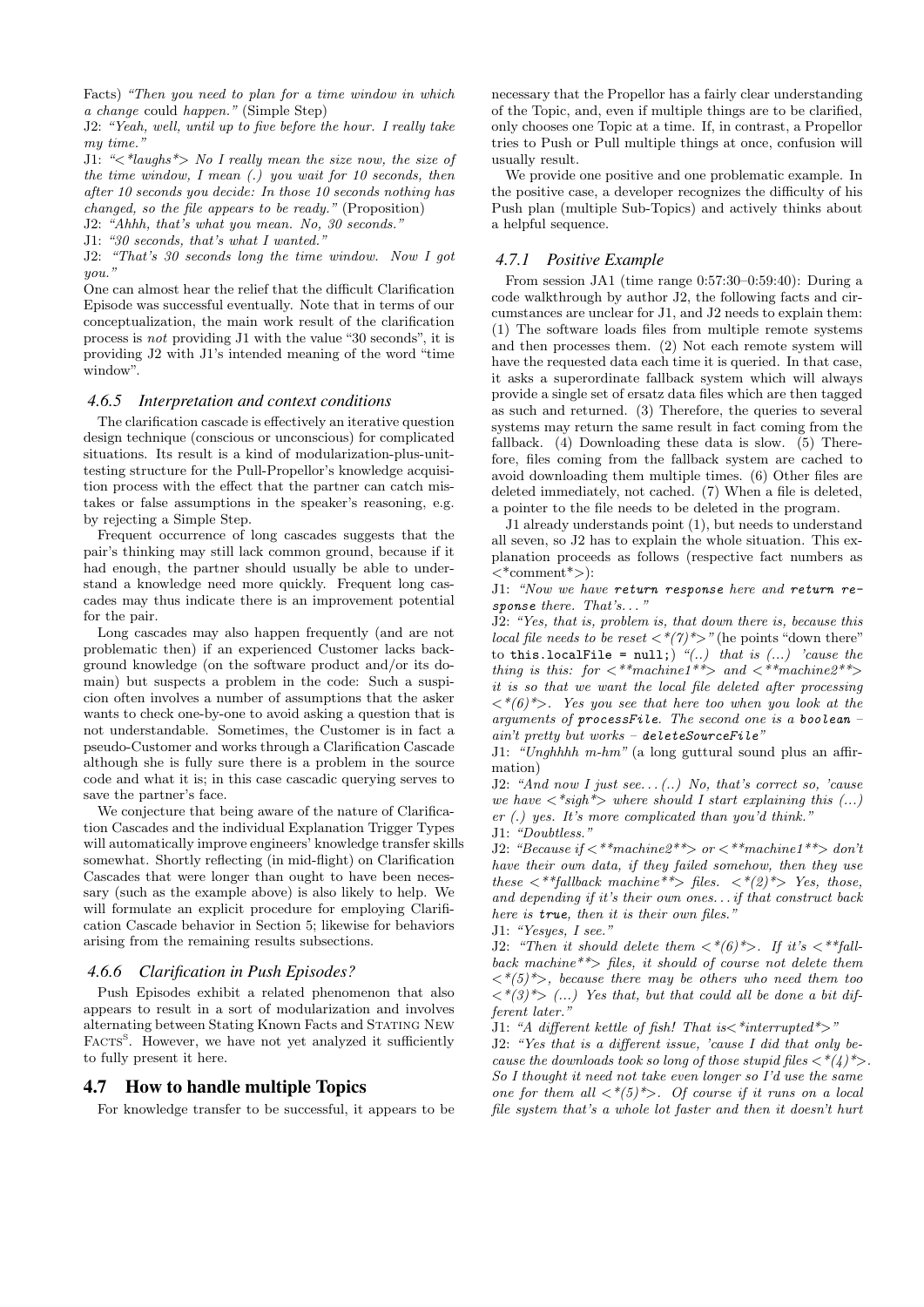to download twice, I guess, and we need not keep it."

J1 appears to understand the construct during the repetition of  $(6)$ , but J2 goes on nevertheless.

We do not claim our post-hoc explanation in points (1) to (7) to be the best serialization of this complex Target Content and the one actually created by the Propellor is even worse, but that is not the point. The point is: The Propellor became aware of the complexity of the Target Content and the difficulty of Pushing it; he took some time to think it through, informed his partner about the difficulty, finally found a serialization – and his partner even understood it sooner than expected.

#### *4.7.2 Negative Example*

From session CA2 (time range 0:09:30–0:19:40). In contrast to the competent developers above who successfully (if not exactly masterly) juggle 6 items needing clarification, the present example shows a developer struggling with merely two Topics.

Company C makes two variants (Basis and Pro) of its product. Both rely on a joint library. Outside the library, Pro may statically depend on Basis but Basis must not statically depend on Pro. Nevertheless there are framework parts in Basis that need to call Pro functionality.

C5 starts the session with explaining to C2 the previous work he has done. There are two Topics. First, to explain a key constraint: The goal is moving as little code as possible from Pro to Basis (C5 had consulted the chief developer with this) while absolutely avoiding static dependencies from Basis to Pro. Second, explain the new content (and state of this work) of new or modified classes.

But rather than explaining the constraint first, C5 pursues both Topics in parallel as follows (the technical background will be explained below):

C5: "Then, let us, I'll first show you I guess what I've done?" C2: " $Ok.$ "

C5 starts explaining. C2 interrupts him and lets his dislike of C5's design shine through: C2: "Okaaaay (...) do we really have a ColumnAttribute there? Is that so?" He leans back with folded arms.

A bit later C2 interrupts C5 and explains a simpler, more direct design (which further complicates the Scene: there are two Propellors now): "What data structures do we have for the GUI? Is a ColumnAttribute in them? If not, I would simply use them as they are."

But C5 never isolatedly discusses the constraint topic, all respective statements are embedded in statements about his work results. For instance, he opens an interface that has only one method and says "More, more than this isn't there yet because  $(...)$  because, er, it is  $(.)$  er, I, more  $(.)$  more, I have, we have, we need a ColumnAttribute to insert this in this getAll (.) when you fetch them all."

The further explanations make clear (to the researcher who viewed the 10-minute scene a dozen times, took notes, and drew diagrams) that these "more"-statements are part of the work results topic: "I did not yet get farther than this, but we will need such an interface eventually." The "need a ColumnAttribute"-statements, however, are part of the constraint topic: IColumnAttribute is an interface from the joint library and is the result type of the Basis product's getAllAttributeColumns method. C5 wants this method to return a ColumnAttribute object that he needs for carrying functionality from the Pro product into the Basis product

without introducing a static dependency.

But in the live situation, C2 never gets to the point of seeing this: C2: "Is that so? Do we really need that in the attributes table for the visualization?"

C5: "We need for the visualization in the attributes table, if we want to make with getAllAttributeColumns(), an IColumnAttribute."

C2: "If we want to do it that way,  $OK."$  C2 has now understood the existing design, but still not the rationale behind it.

C5: "If we want to do it that way, that's right. But that's what I had taken to be our agreement. I haven't put in more yet." Again, "agreement" is about the constraint, "more" is about work status.

As far as we can see, C2 over and over mis-takes the rationale explanations as justifications for the incompleteness of the results and continues to consider his own unsound "simpler" design a valid idea.

It takes all of ten minutes of Pushing from C5 (work content/state and constraint) alternating with Pushing from C2 (alternative "simpler" design) before C2 eventually asks the pivotal question: "Is there any reason not to go the easy way?".

Only now do the two Topics finally come together in C5's answer: "Um  $(.)$ , well, right now there is no reason  $(.)$  I am not sure yet, whether the things, so, I did it this way (.) because (.) because we, because I wanted to move as little as possible to Basis of these things. And (.) the interface (.) um (.) that I already moved only knows things that are known in Basis." Only now does C2 recognize that the functionality the pair is concerned with resides in the Pro product and must not be used directly, and that this fact is the reason for the seemingly circuitous design proposed by  $C5.$ 

The problem in this Scene is not with explaining two Target Contents, it is with recognizing there are two relevant Topics: C5 apparently is unaware that C2 is unaware of the imminent Basis-Pro coupling issue and so only alludes to it rather than stating it explicitly. The fact that C2 starts pursuing his own design idea further complicates the situation, but should in fact have been a trigger to make C5 aware of C2's lack of awareness.

#### *4.7.3 Context conditions*

Most Knowledge Transfer Episodes start and continue rapidly and without utterances indicating notably increased mental load (such as the "where should I start explaining this?" in the positive example above). It looks like usually only one uncertain aspect of the ongoing session stands out clear enough to be chosen as the Topic of an Episode.

So far, we have observed cases of multiple Topics only in Push Mode, presumably because a Pull-Propeller only needs to be aware of her own knowledge and its boundaries and much more easily manages to focus on one thing at a time.

We conjecture that problematic Scenes will typically arise only when a Propellor is not aware that she needs to explain a second Topic as well and mentions it only on the side, so being aware of this possibility is probably helpful for practitioners.

#### <span id="page-6-0"></span>4.8 On focusing on Topics

Obviously, the Propellor's clear understanding of the Topic at the beginning of a Knowledge Transfer Episode is impor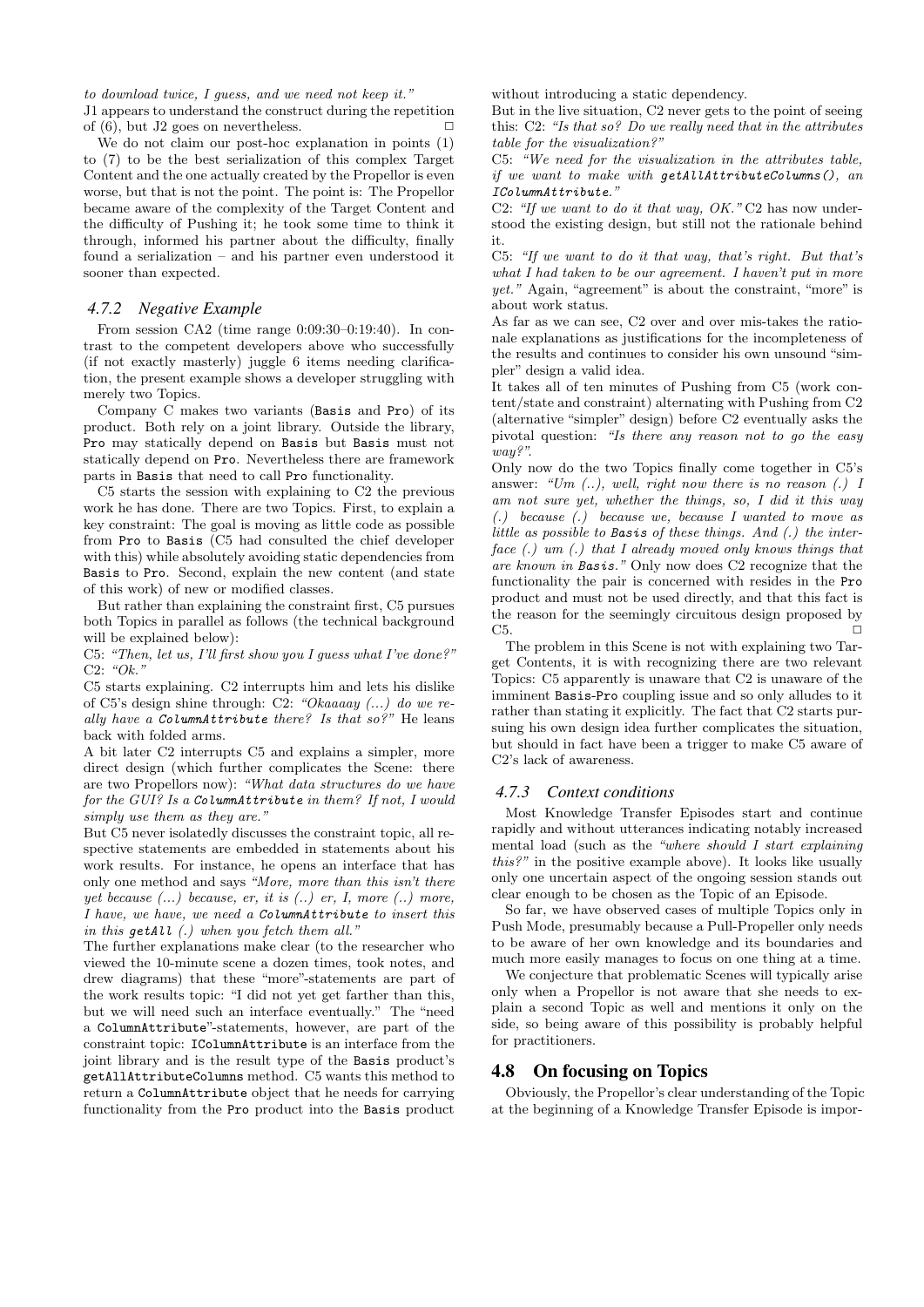tant. But sticking to that Topic is important as well.

#### *4.8.1 Positive Example*

From session JA1 (time range 0:06:15–0:06:45). This example continues a Scene which starts with a 50-second Push Episode of J2 regarding what the NewsPlugin does overall. This Push Episode is interrupted by a 75-second Pull of J1 regarding how often a certain file size was polled; a rather tiny detail (this one was the core of the long example from Section [4.6\)](#page-3-0). Once that is finished, J1 imperturbably returns to the original Topic (although that had been introduced by J2!). The first three lines are repeated from the long example above.

J2: "Ahhh, that's what you mean. No, 30 seconds."

J1: "30 seconds, that's what I wanted."

J2: "That's 30 seconds long the time window. Now I got you." (end of repetition)

J1: "And within this whole procedure the NewsPlugin does what? Exactly this monitoring and then the delegation to the individual channel plugins, huh?" (Direct Question followed by Proposition).

J2: "No, the (.) the NewsPlugin is only concerned with, it is called periodically, by the cron server (.), um, it gets triggered and then the NewsPlugin starts the respective Processors. And they take charge of the monitoring and the delegation then to the transcoding software." $\Box$ 

Despite what could be considered a circuitous route, J1 never loses sight of J2's Push goal. At other times, however, a pair (even the same pair) may lose sight of the Topic while clarifying something else:

#### *4.8.2 Negative Example*

From session JA1 as well (time range 0:14:00-0:16:30). In this Scene, J2 explains a method. J1 asks about the meaning of the possible case remoteFile == null, never gets a semantic answer, but does not follow up. The code in question can be paraphrased like this:

```
this.remoteFile = this.getLastFile(this.remoteDir);
if (this.remoteFile != null) {
  this.remoteFileSize = this.remoteFile.getLength();
 return State.FILETRACKING;
```
}

```
log.error("No current file found");
return State.ERROR;
```
After J2's line-by-line explanation of this code, J1 wonders about the null case (which could mean for instance the file is missing, the directory is unreadable, the connection failed, there is no "last" file, or other things) and asks "Is this an expected case? Can it happen?" (Direct Question).

J2 does not hear this question, because this session is distributed pair programming and there is a short gap in the Skype connection. J1 asks it again as "It should never slide into the return ERROR case, right?" (Proposition)

J2 agrees, J1 is satisfied, but then J2 proceeds to explain "Well, if it found a file, it does not get there. Because then it is in this FILETRACKING mode."

J1 recognizes that J2 has interpreted his question on a controlflow level rather than a meaning level. He follows up several times, each time stating his question as a Proposition like above until eventually J2 agrees.

But the problem is still not gone: J2 continues by saying "Of course I could as well throw an exception in getLastFile,

a FileNotFoundException. That would even be nicer now that I think about it.

J1 agrees, J2 writes a TODO into the code, the pair proceeds in the source code – and the original Pull Episode has simply disappeared without a proper ending.  $\Box$ 

Should J1's issue be a serious problem, the pair has just lost an improvement opportunity.

#### *4.8.3 Context conditions*

Losing sight of a Topic does not appear to be a particularly frequent problem. Most cases we have seen were minor or even subtle. The frequency appears to rise, however, when there are two Propellors each pursuing their own Topic (see the next section), so the pair should make sure to develop well-oiled routines of "You go first"-behavior.

# 4.9 On determining the Propellor

Clarification becomes harder if each partner pursues a different Topic. On the other hand, having two Topics that are unclear, is quite normal in pair programming. Gelled pairs manage to determine a single Topic and a single Propellor quickly.

#### *4.9.1 Positive Example*

From session KA1 (time range 0:50:50-0:51:30). The pair has just finished a work item and committed the code. As for the next step, both pair members have done relevant work before the session and both now begin to speak at once:

K1: "Shall we  $\lt^*$ interrupts himself\*>" || K2: "Well, you wanted to put the same into the mobile app – Mobile First, right?" (Mobile First is company K's tactic of trialing new functionality in the mobile application first before publishing it in the web portal.)

As we see, K1 immediately stops himself and lets K2 go first; K2 promptly takes the initiative and starts Pulling what K1 has done before the session in Mobile First regard. K1 immediately and completely gives up his own idea for the next step and follows K2's:

K1: "Yes, exactly. I even got quite far with it. I have over there built myself such an, a Mock-JSON (.) that would be cool if it roughly  $\langle *interrupted^* \rangle'$ 

K2: "Have you checked it in?"

K1: "Uh, no, it's not checked in (.), I didn't want my previous web-app (..) to be trashed."

K2: "Ah OK, well I can show you what we have so far and then we can compare."  $\Box$ 

Although K2 interrupts K1 twice, K1 is not at all frustrated or angry. K2's decisive action led to a quick transfer of all relevant knowledge: (1) A data format for a new API that will be required has been thought out (Mock-JSON) by K1; (2) it may be complete but is not immediately ready for integration; (3) some work on the functionality behind the API-to-be has been done by  $K2$ ; (4) that work is far from complete, and (5) K2 suggests the pair should continue there. The result is fluent session progress.

### *4.9.2 Negative Example*

From session CA2 (time range 0:09:30-0:19:40). This is the same negative example as seen in Section [4.7](#page-5-0) (regarding the Basis-Pro dependencies). The Scene is not only plagued by the non-recognizing of the second Topic, but also by a constant struggle for Propellorship: In principle, two Knowledge Transfer Episodes with different Propellors could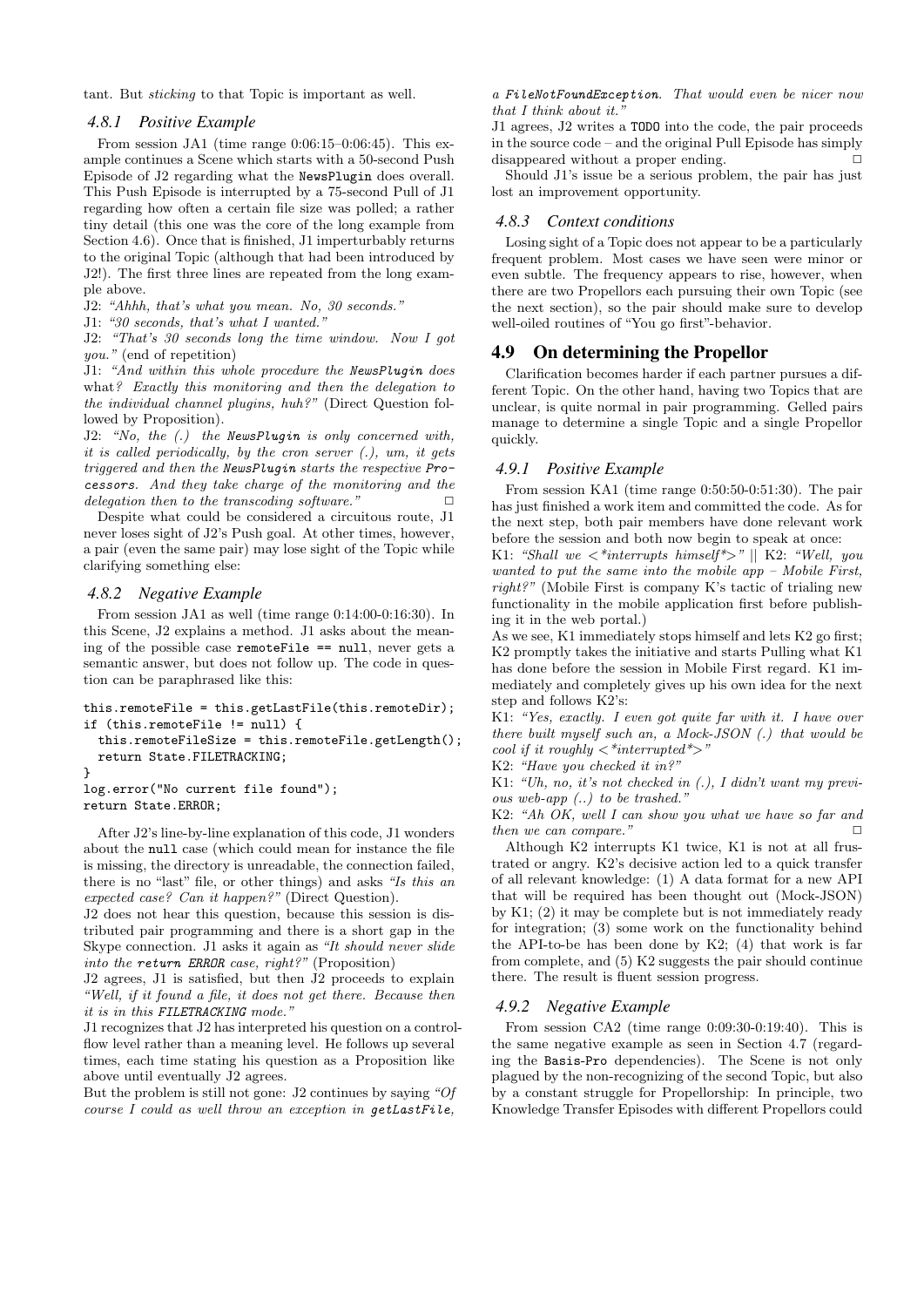interleave and so proceed at the same time; in practice, this is cognitively way too hard to be sensible.

In this Scene, the original Propellor C5 is polite and for a long time reacts on each of C2's proposals until eventually he attempts stopping C2 by saying: "Let's carry on for now. It's not tied up yet, what I did  $(.)$  did so far."

This is meant to mean "Could we please defer your criticism until later?".

However, what C2 understands instead is "OK, let us postpone my line of work and talk about yours now."

Unfortunately, neither pair member appears to recognize this misunderstanding and the dual Propellorship continues as before.

When C2 finally stops Pushing his own design idea later, it is only to shut himself off of C5's explanations and start a Produce Episode of his own, reading code concentratedly. C2 works in Pioneering Production Mode without explaining what he does, thus shutting out C5 of his progress. C5 gives up his Propellor role and attempts to join C2 for a Co-Produce Episode: When C2's reading reaches an interesting line, C5 provides information about it, but this is apparently ignored by C2. This is hardly pair programming any more.  $\Box$ 

# <span id="page-8-0"></span>5. ADVICE FOR PRACTITIONERS

This section formulates insights derived from the above observations in the form of explicit, procedural, practical advice; quotations refer back to the examples from Section [4.](#page-2-0)

# 5.1 For explaining an information need (Customer)

Naturally, the information need of a Customer is only perceived by herself unless she makes it palpable for the Supplier in form of a Topic. To do this, the Customer might use the following pattern:

(1) Signal the existence of an information need through a Finding.

(2) If this does not already make the Supplier deliver the Target Content, formulate a Direct Question that makes the Topic explicit.

(3) If the Supplier misinterprets the Topic, make use of common ground by Stating a Known Fact to provide the Supplier with context information.

(4) If this does not suffice, entice the Supplier to make a Simple Step that follows the line of thought towards the information need.

(5) If the Supplier still does not understand the Topic, formulate a Proposition that she can easily validate. Then, the Target Content is constructed by rather then transferred to the Customer.

# 5.2 For handling a complex Topic (Supplier)

When the Supplier becomes aware of the complexity of the Topic:

(1) The Supplier makes this difficulty explicit (like J2 did by uttering "Where should I start explaining this?").

(2) The partner accepts her role as the Customer and allows the Supplier to be the Propellor, i.e. to take her time to finish her thoughts and to set the pace of her explanations. (3) The Supplier claims the Propellor role, explains the different relevant aspects of the Topic separately, and ensures the Customer understands all of them, i.e. does not allow the Customer to finish the Episode prematurely.

### 5.3 For managing concurrent Episodes

When the Customer asks for a detail during a Push Episode which in turn starts a Pull Episode:

(1) The Customer ensures that her Pull Topic is actually clarified (e.g. by making it explicit, as J1 did in the positive example by saying "30 seconds, that's what I wanted to  $know.'$ .

(2) Once finished, the Customer then hands over to the former Push-Propeller so she can continue her interrupted Episode.

If a second, somewhat unrelated Knowledge Transfer Episode appears while one is already running, the right thing to do is:

(1) postponing one of them immediately and

(2) resuming it once the other is finished.

In particular the second step will work much more safely if done explicitly. See the positive example from Section [4.8:](#page-6-0) J1 returns to the previous Topic by Pulling and explicitly mentioning the Topic again in his question.

# <span id="page-8-1"></span>6. LIMITATIONS AND FURTHER WORK

# 6.1 Validity

Results of GTM work explain phenomena that have specifically been observed to exist. Threats to the results' validity hence are restricted to inappropriate conceptualization. Many of the concepts we present show up directly in the examples shown (and so can partially even be validated by the reader). The validity of our results is therefore likely high.

# <span id="page-8-2"></span>6.2 Generalizability and breadth

Results of GTM work explain phenomena that exist; they neither claim to capture all such phenomena nor to quantify their frequency or distribution. Therefore, even the results derived from only a small amount of material will be valid and can be relevant.

Nevertheless, the amount of material we have analyzed is rather small and although the breadth of phenomena seen increases very quickly during the first few sessions analyzed, the set of phenomena we describe is likely incomplete; we have not yet reached theoretical saturation. Therefore, generalizing our results is not invalid (because (1) we do not claim completeness and (2) additional phenomena will not invalidate existing ones) but might be misleading. Further work will have to investigate more and different source material in order to achieve broad coverage of the pair programming knowledge transfer phenomena.

# 6.3 Depth

Our results so far consist of several islands of conceptualization that are only weakly connected to each other and to the pair programming process overall. The results do therefore not yet constitute an actual Grounded Theory of knowledge transfer in pair programming. Further work will have to perform additional analysis to achieve greater conceptual depth: to weave the partial conceptualizations to-gether<sup>[2](#page-8-3)</sup> (axial coding) and extract an overall narrative of pair programming knowledge transfer from it (selective coding).

<span id="page-8-3"></span><sup>&</sup>lt;sup>2</sup> and into a conceptualization of the overall process that does not even partially exist yet.